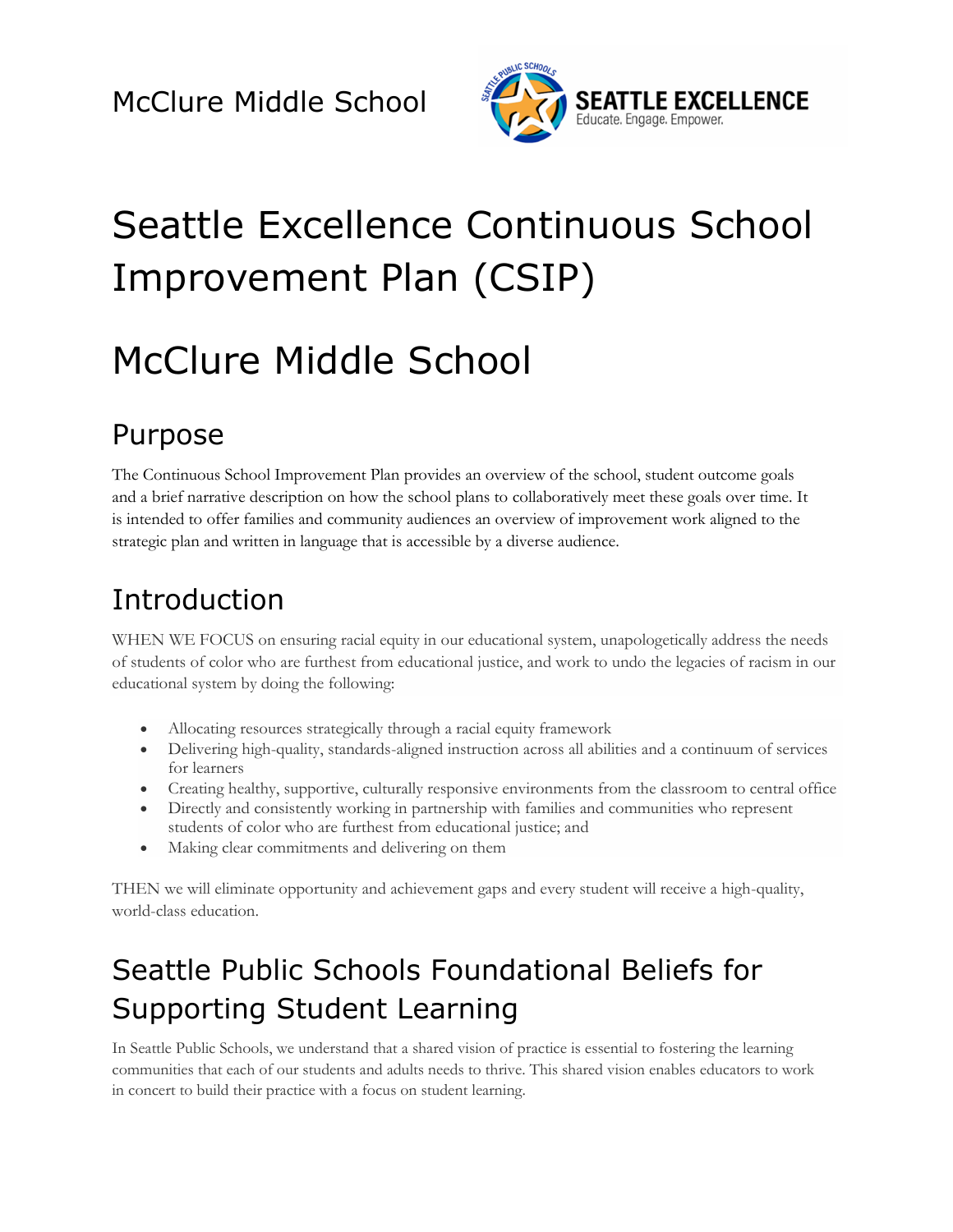

As such, we believe:

- **1) Teaching is intellectually complex,** difficult and demanding work, and the development of skillful teaching requires deep collaboration and non-defensive self-examination of practice in relation to student results.
- **2) By collaborating with families in authentic partnerships,** we create a path for students to reach their highest potential, engaging with families as the first and lifelong teachers of students.
- **3) "Intelligence" is not a fixed, inborn trait.** All children come to school with cultural capital and intelligence, and all have the raw material to learn rigorous academic material at high standards. Therefore, our work is to **build students' academic mindset**
- **4) By recognizing and cultivating the gifts and strengths of every student,** we can get each student to believe in themselves and deconstruct any of their own internalized stereotypes.
- **5) Racism in our society exerts a downward force on the experiences and achievement of students of color that must be met with active countermeasures.**

Our commitment to these beliefs is the route to institutionalizing racial equity and fostering a context where each child receives what they need to develop to their full academic and social potential, and we make educational equity and justice the cornerstone of our system.

## School Profile

McClure Middle School is a community that champions educational equity. We are committed to eliminating the education debt/opportunity gap and providing every student with a rich, culturally responsive and inclusive academic program. We enrich the lives of students by offering a variety of classes and activities that stimulate learning and open up our students' worlds to a broad spectrum of experiences, perspectives and voices. We differentiate instruction and work closely with students and families to build relationships and tailor teaching and learning to support each student. We also take pride in working collaboratively and effectively together to increase student achievement.

We fundamentally believe that the quality of instruction in the classroom defines the rate and quality of student achievement. McClure teachers continuously hone our guaranteed, viable, aligned curriculum; through departmental and PLC work, we use research-based, vetted best practices to refine our aligned curriculum at every grade level and to progress-monitor its effectiveness. We use data to inform our practice and to inform opportunities to teach/reteach skills to our students.

Every McClure staff member strives to make a difference in the education of our students and we unequivocally believe that every child can and will learn and grow.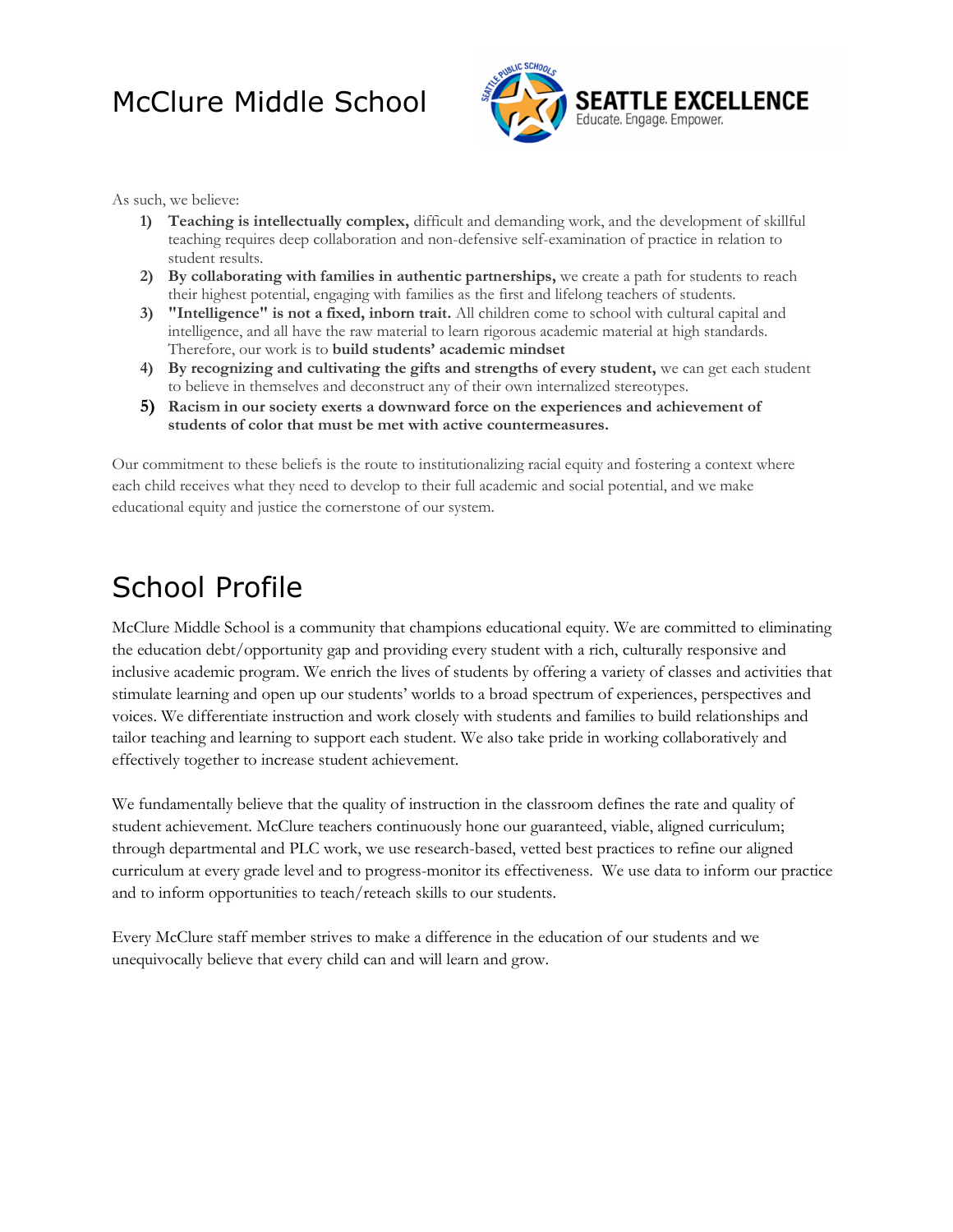

# Priorities and Measurable Goals

### Middle School Focus Goal: 7th Grade Mathematics

#### **Priority Goal:**

For the 2020-21 school year, at least 45% of 7<sup>th</sup> grade students of color furthest from educational justice will meet standards or higher on the Math Smarter Balanced Assessment.

#### **Target Goal #1:**

By the Spring of 2021, all or nearly all 7th grade students of color furthest from educational justice will achieve their projected growth of 3-4 points in the goal area of the Real and Complex Number System on the math MAP assessment, as compared to the baseline math MAP assessment to be taken in the Fall of 2020.

#### Safe and Welcoming Environment Goal

#### **Priority Goal:**

The percentage of Students Farthest from Educational Justice in "High Attendance" (Attending 95%+ of the time) by May 1st, 2021 will improve from 65% (May 2020) to 71% or above and/or equal or outpace white student "High Attendance" metric.

#### **Supplementary Goals**

For the 2020-21 school year, African American and Latinx students responding positively to the prompt: "I am motivated to learn as much as I can in my classes." (Student Motivation and Inclusion).

African American: will meet or exceed their white peer average by Spring, 2021

Latinx: will meet or exceed their white peer average by Spring, 2021

# High Quality Learning Experiences

**Educate the whole child through high-quality instruction and learning experiences that accelerate growth for students of color who are furthest from educational justice, with an intentional focus on African American males.** 

**To achieve educational justice**, Seattle Public Schools (SPS) strives to provide safe learning environments, curriculum that incorporates a student's life experiences and culture, and instruction delivered by high-quality, culturally responsive educators. Unfortunately, many students from certain ethnicities have not historically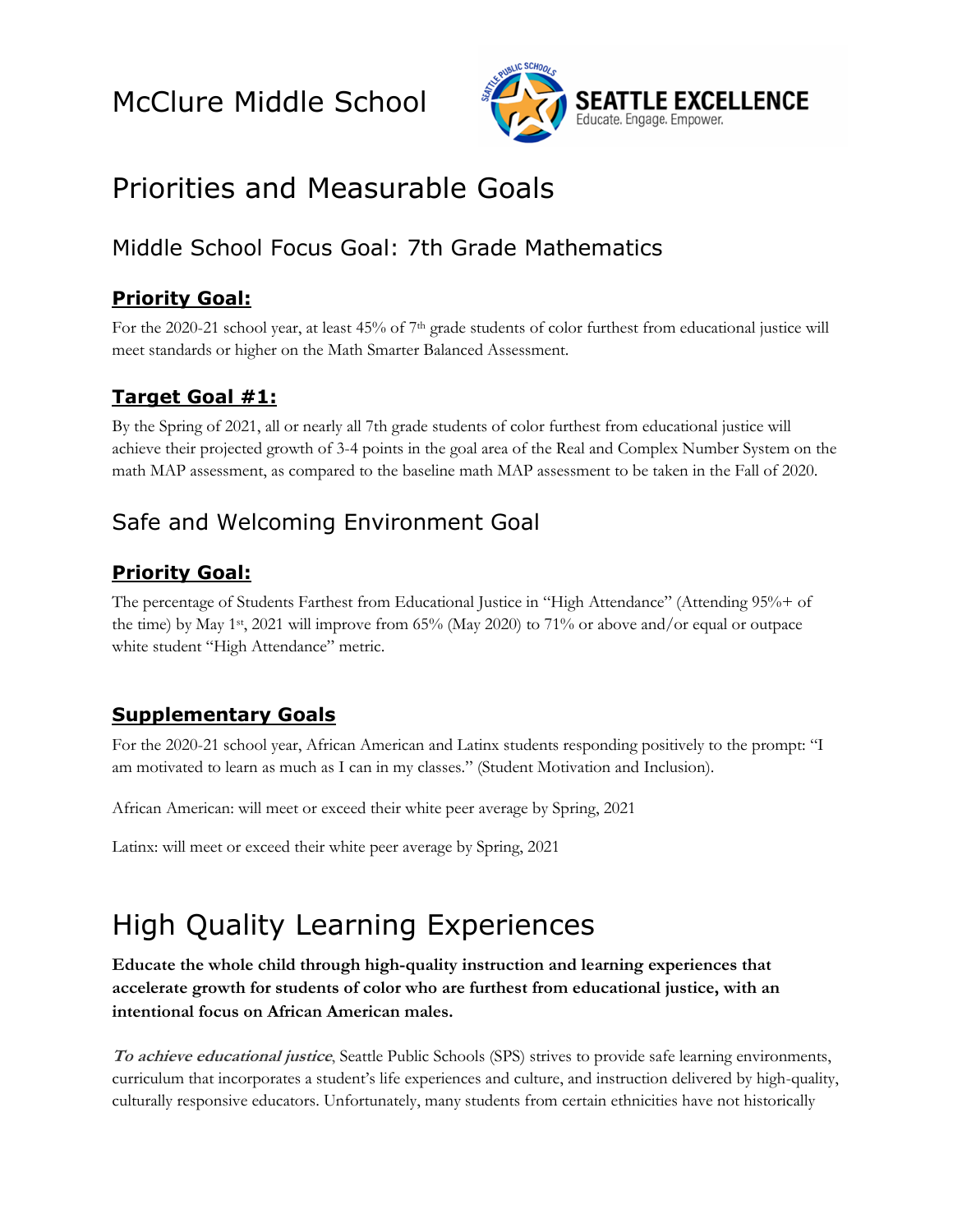

experienced equitable opportunities for all or part of their educational journey (including African and African American, Asian Pacific Islander and Pacific Islander, LatinX, and Native American students). These students are our priority – with an intentional focus on African American males.

### School-wide Systems and Structures (MTSS)

MTSS offers the potential to create the alignment of systems necessary for all students' academic, behavioral, and social success. In addition, MTSS promotes needed systematic change through intentional design and redesign of services and supports that quickly identify and match the needs of all students. MTSS is an integrated, comprehensive framework that focuses on CCSS, core instruction, differentiated learning, studentcentered learning, individualized student needs.

- All teachers at McClure use differentiation strategies to effectively accelerate instruction for students who struggle with content and skills and to provide enrichment and application opportunities for students who have already mastered a standard or skill. Teachers are building their "blended learning" strategies which amplify their toolboxes for authentically differentiating instruction.
- Intentionally use classroom routines to foster a culture of collectivism, inclusion and identity safety.
- Create regular structures and opportunities for student voice and agency during instruction, to inform instruction and assess instruction.
- Deliver instruction with high expectations for every students' intellectual engagement and to support their development as independent learners.

#### Gap Closing Practices and Special Services

#### **Seattle Public Schools is committed to eliminating opportunity gaps to ensure access and provide excellence in education for every student.**

Delivering high-quality, standards-aligned instruction across all abilities and a continuum of services for learners is a core element of Seattle Excellence. Our Theory of Action is guided by the principles of "Targeted Universalism." Our universal goal is every Seattle Public Schools' student receives a highquality, world-class education and graduates prepared for college, career, and community. Targeted Universalism holds that targeted and differentiated efforts are required to meet the needs of specific student populations, so every student meets the universal goal.

By focusing on students of color who are furthest from educational justice, especially African American males, we will make the greatest progress toward our collective vision. We believe that an intentional focus on African American males will ultimately benefit every student.

We provide specially designed instruction, modifications, and accommodations to support student learning in all areas of the school community.

• Special education case managers and Instructional Assistants collaborate with general education teachers to implement accommodations and modifications that enhance students' access to the general education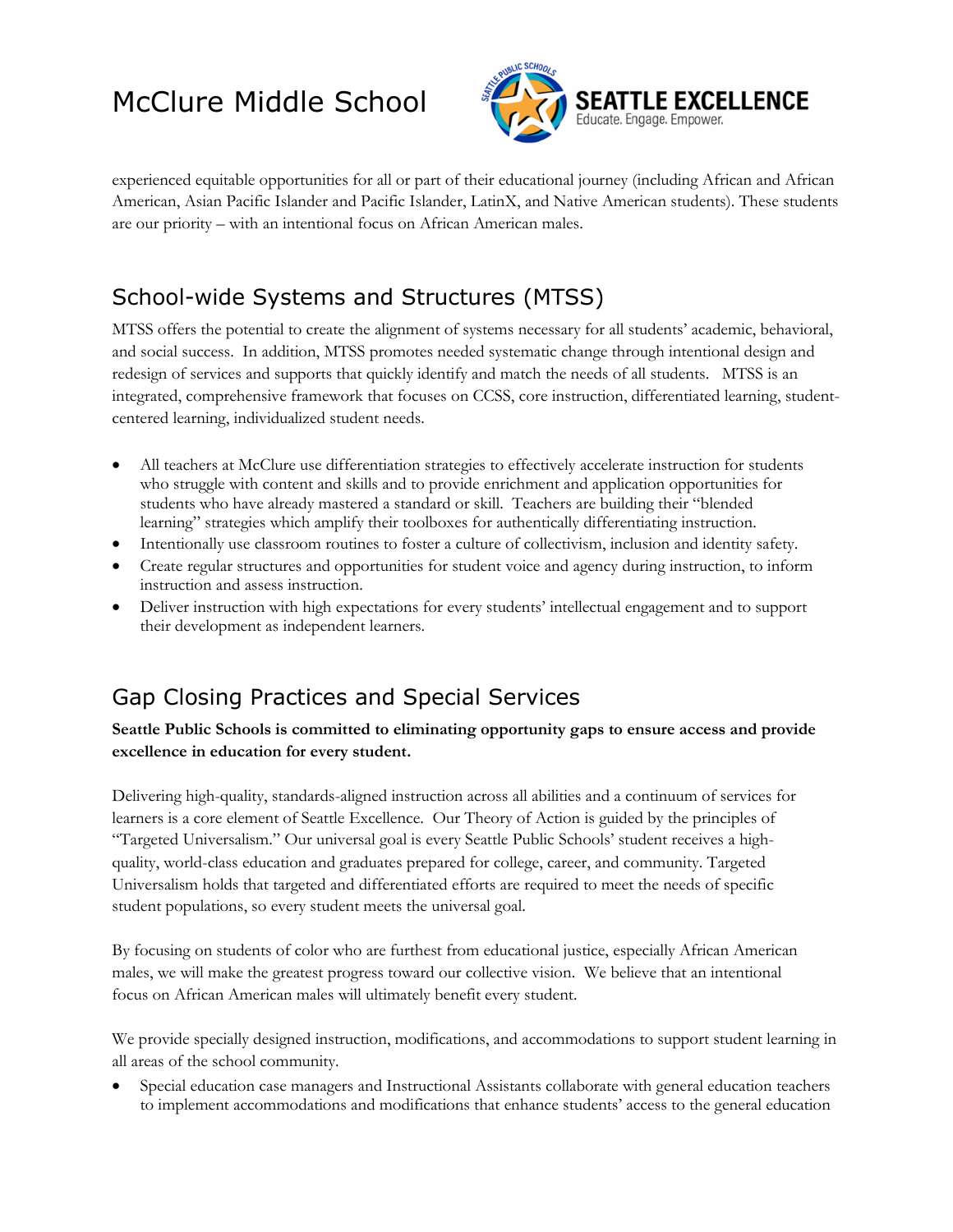

curriculum.

- We use data to track students' progress towards IEP goals and objectives and to ensure that each student's schedule supports their individual needs.
- We prioritize inclusion in the school wide community and promote independence by teaching social and behavioral skills in addition to academics.
- We have three resource teachers (one per grade level), one per grade level. We create multiple co-teaching opportunities for students in the Resource Program to fully access the general education setting.
- We collaborate with speech language pathologists, occupational therapists, and physical therapists to meet the individual needs of our students.

#### Practices and Strategies

**We will recognize and serve the academic, social, cultural, emotional, and behavioral strengths and needs of students, providing high-quality, culturally responsive instruction, curriculum, and socialemotional learning supports delivered by educators who set high expectations, so students graduate ready for college, career, and community.**

Whole child education goes beyond a focus on academic achievement. When educators focus on educating the whole child, students are healthy, safe, engaged, supported, and challenged. In Seattle Public Schools, this means that we appreciate and serve the academic, social, emotional, and behavioral strengths and needs of students, which we believe comprise the needs of the "whole child."

High-quality instruction is focused on student-centered learning and achievement, intentional about student engagement, and aligned to standards with consistent and appropriate feedback.

At its foundation, culturally responsive education means that students are in an environment where they have the individual safety and comfort to learn within a classroom that has a common culture that is respectful of all backgrounds.

- McClure's Racial Equity Team and Administration: Provide Professional Development that supports staff in committing to practices that increase learning mindset and improve connections to McClure for students of color farthest from educational justice. Use best and research-based strategies to bolster growth mindset. Use our Culturally Responsive Teaching and the Brain learning to develop aligned strategies (both in our daily classes and Advisory).
- McClure staff and teams will intentionally progress-monitor this target group of students through classroom observations, reviewing student-based data, interim assessments (MAP and other) and developing intentional interventions and strategies for re-teaching.
- Our theory includes that having at least one key adult in the school with whom families whose students are FFEJ feel an enduring connection, will increase engagement after recent unfinished learning of the spring. To this, we will be interviewing every McClure family (through Advisories), utilizing resources including those published by the Abolitionist Network to initiate and develop enduring relationships between student's families and their advisory teacher, through a beginning of the year interaction consisting of an interview
- Using recommendations from Adelman and Taylor (School Mental Health Project, UCLA) acknowledging the external impact of both pandemics (coVid and structural racism), including but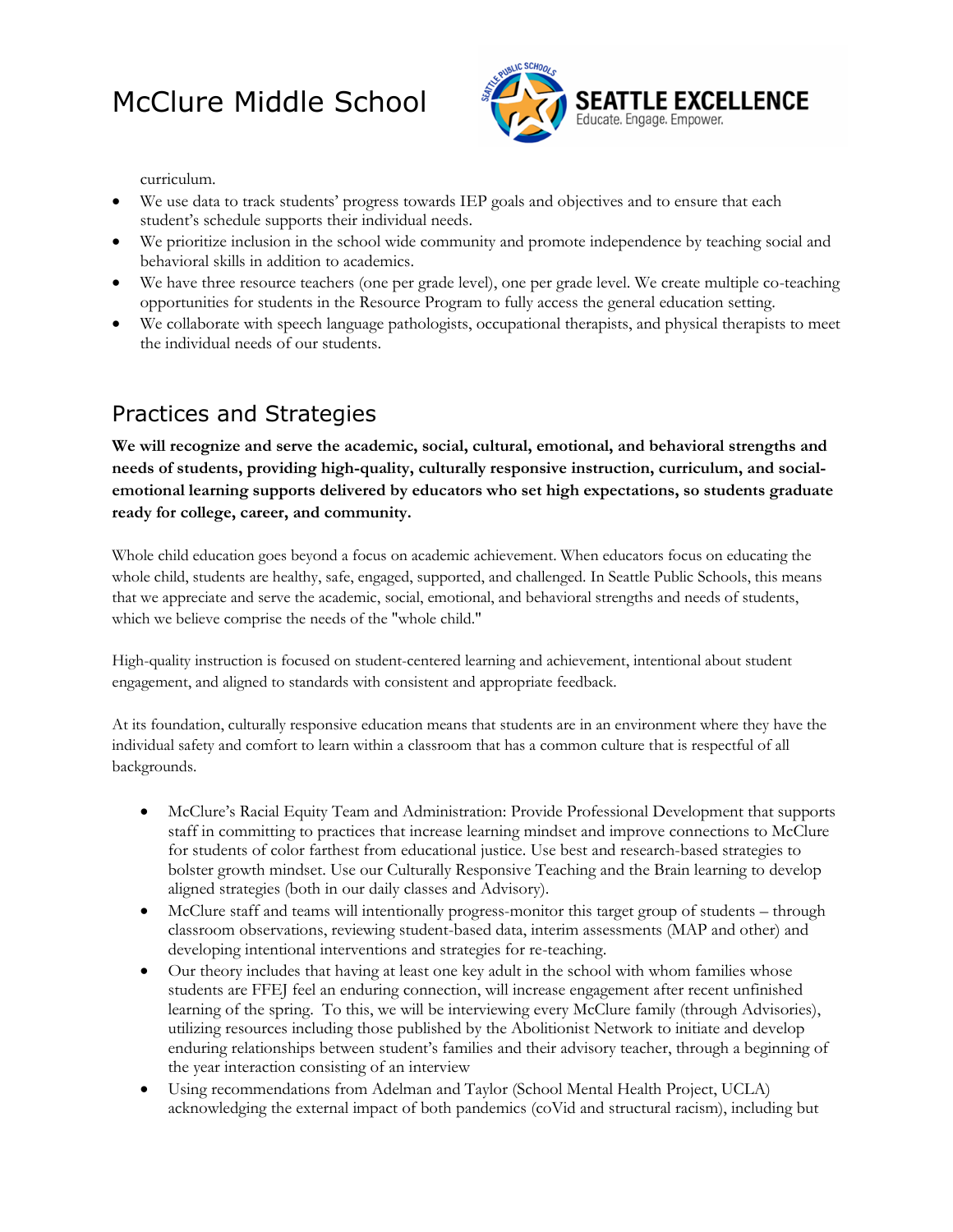

not limited to social, economic, and political trauma(s), we are developing a system of Leadership for learning Supports for the purpose of quickly deploying additional resources when our school wide, equity-focused, tier 1 instructional strategies are not sufficient.

- Emphasis at McClure on school-wide, equity-focused and foundational tier 1 instruction recognizes culturally responsive practices and pathways to build intellective capacity (Hammond), High Will and High Skill paradigms ( Jackson), and co-generative planning methods (Emden) are particularly reinforced in our advisory settings where (see item 1 above) teachers have a smaller cohort of students to support, allowing the implementation of these practices with high fidelity which will then translate into core class settings
- Use of the Distance Learning Playbook structures that advocate student roles that can be intentionally assigned to students such as class DJ, Google Researcher, Chat Monitor, etc to increase active learning
- Adoption of AVID as an elective, with active recruitment of students SOCFFEJ who are underrepresented in higher education and key career fields, with attendant family engagement practices, collaboration and inquiry frameworks; as well as implementation of AVID school-wide to support GVC (Hammond) as an essential universal strategy for academic equity.
- Continuation of mentor-mentee activities (extended during the pandemic through Leadership for Learning supports team) that individualize and personalize relational work between SOCFFEJ, their families and staff
- Introduction of engagement actions that include but are not limited to parent facilitated virtual cafes, 'lunch with the principal' incentives and opportunities, "the amazing race" challenges (Joya Elam) completed by staff when safe
- Continue the Cocoa Club concept (virtual version under construction) for student attendance goal setting and recognitions
- Target SOCFFEJ to serve on Principal's Student Senate; meets twice monthly and is a student voice/recommendation body.

# Safe and Welcoming Environment

**Students thrive in healthy, safe, engaging, supported, and challenging environments in which they can to learn to their full potential. Instruction must be high-quality, culturally responsive, focused, and aligned to standards for students to develop as independent learners.**

Student voice should be evident, and students must be seen and celebrated for their authentic selves. Significant increases in academic outcomes for students furthest from educational justice are possible when social, cultural, emotional, and behavioral needs of students are met by educators that share an unconditional belief in the potential of every student they serve.

- McClure's Racial Equity Team will begin its second year of training, planning and action. The team already facilitated the development of a new school-wide mission/vision to fruition; the final product explicitly calls out racial equity and bolstering global citizenship. We will lead professional development that will build on *Culturally Responsive Teaching and the Brain;* commit to new, Tier I strategies schoolwide.
- We will continue to augment and hone our McClure "Modus-Operandi" or McClure M.O.'s which are non-negotiable, culturally responsive and research-vetted practices so students experience consistent and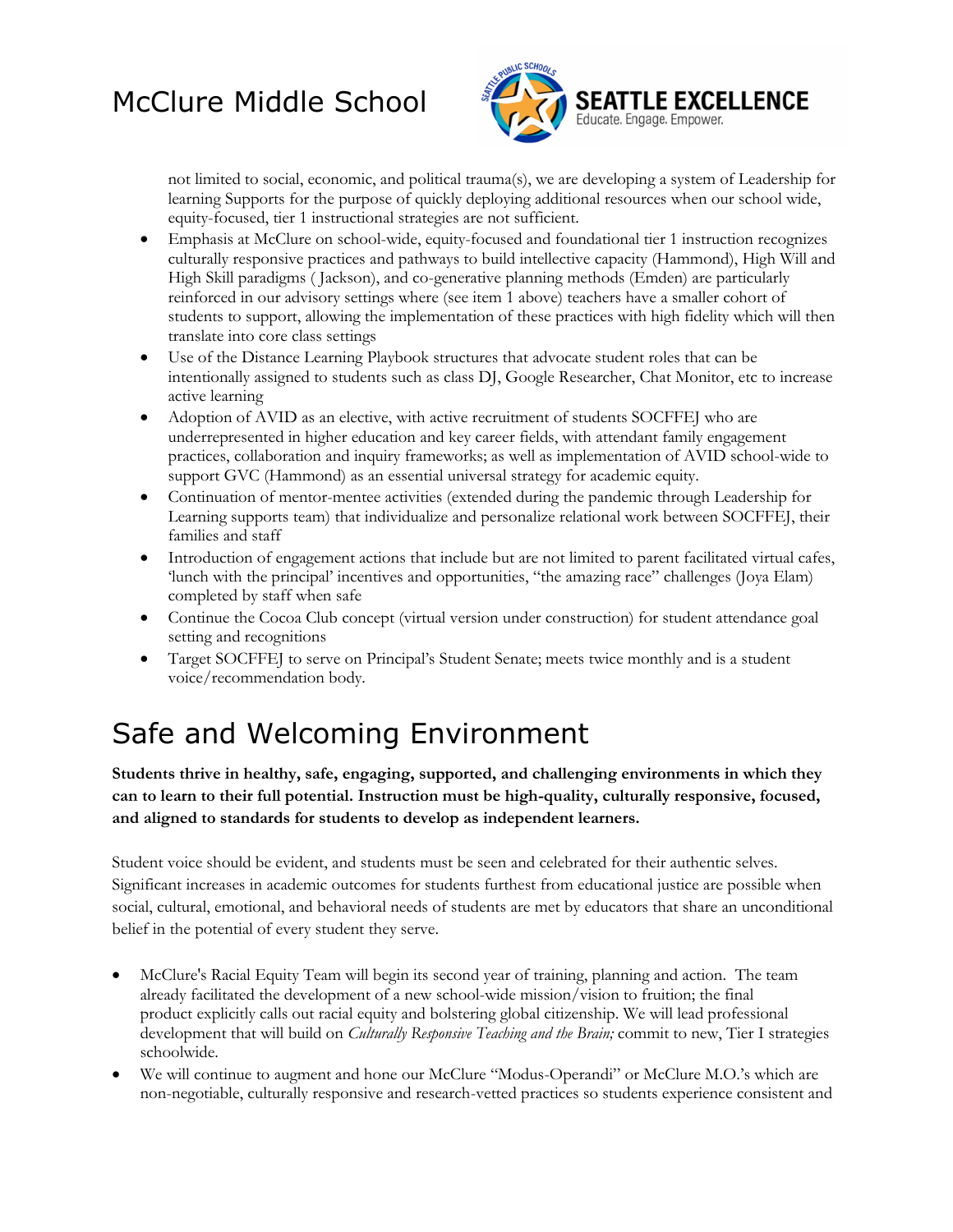

dependable aligned practices across their school day. These include but are not limited to:

- o Teachers expecting and holding students accountable to 100% engagement
- o Thresholding: (everyday/every period, greeting students at the door and prepping them to cross the "threshold" into the learning environment.
- o Responsibility-Centered Discipline aligned strategies
- o A continued commitment to PBIS and using our PRIDE matrix to set and reward school-wide expectations
- o Target SOCFFEJ to serve on Principal's Student Senate; meets twice monthly and is a student voice/recommendation body.

# Inclusive and Authentic Engagement

#### **Partner with students, families, and communities who are furthest from educational justice by conducting inclusive and authentic engagement.**

We will proactively and consistently work in partnership *with* students, families, and communities to identify needs, determine solutions, and support the implementation of the initiatives that will best meet the needs of students of color who are furthest from educational justice. We will use culturally responsive ways to engage so we build trusting relationships and empower the voices of those who can help us meet these needs.

### Family and Community Goals

#### **Priority Goal:**

For the 202—21 School Year, Advisory teachers will make family connections with 100% of their Advisory families at least 4 times throughout the school year. Connections will be authentic, two-way conversations and focus on building community, and providing support for academic social/emotional growth.

#### **Target Goal:**

McClure Racial Equity Team will co-facilitate a book study *How to Be an Anti-Racist.* (Parent facilitator already in place).

For the 2020-21 school year, the Racial Equity Team, Building Leadership Team and PTSA will all have parent and staff membership that represent the diversity of our school.

#### **Plans for Family Engagement**

- Every Advisory teacher responsible for direct check-ins with families using Abolitionist Teaching Network family "interview" questions. Each advisory teacher will act as family "advocate" to also ensure families know how to access other needed supports.
- Family evenings/events for AVID participants, My Brother's Keeper and My Sister's Keeper African American student leadership and mentoring program at McClure.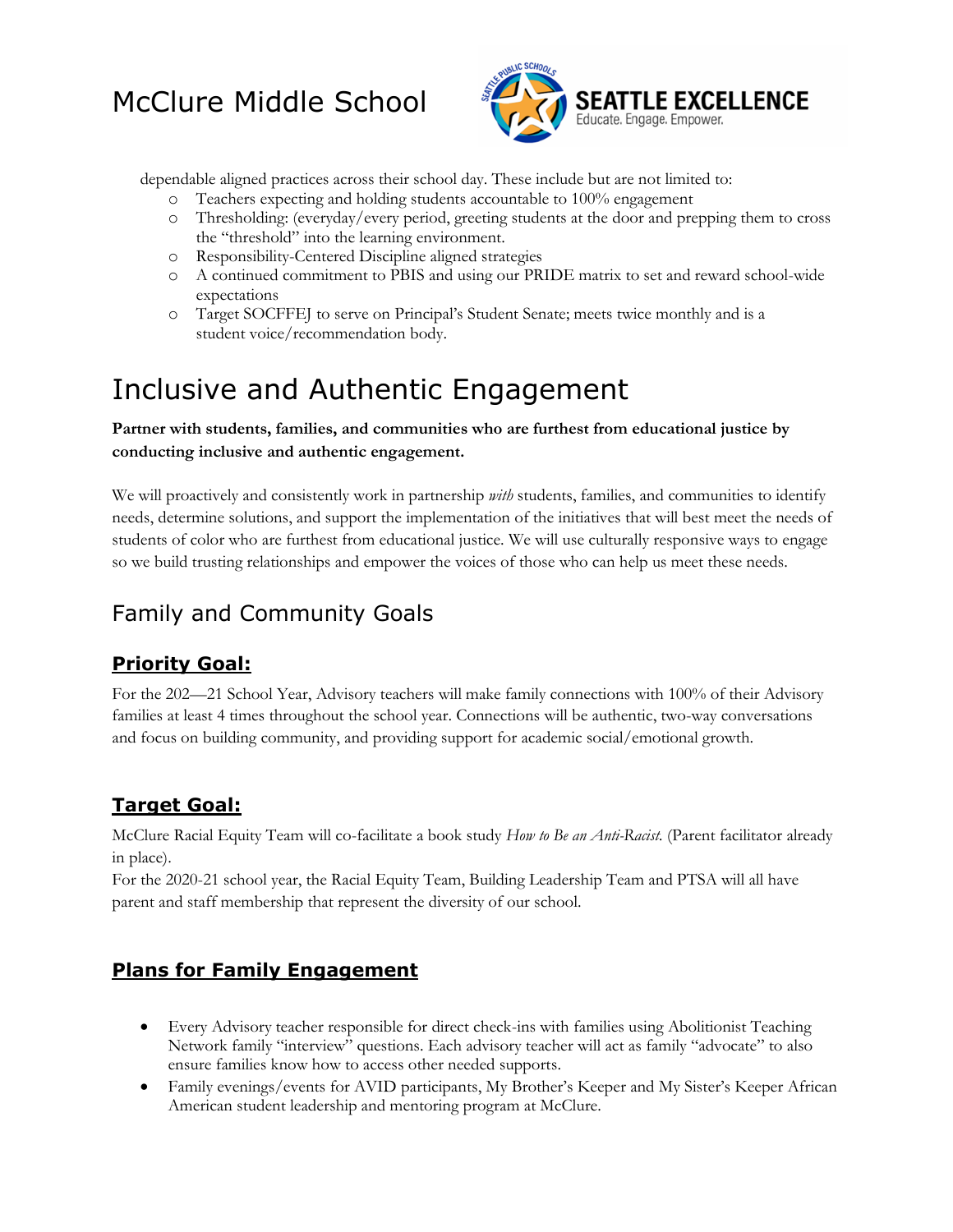

- Curriculum Night –opportunity for all parents to listen to each of their child's teachers and understand the scope and expectations for the year.
- We will work with the PTSA to bolster communication strategies with all families.
- Texting App: to increase engagement of families who do not receive the PTSA newsletter or are not able to access email notifications.
- McClure will provide access to interpreters, as needed, for ELL families.
- ELL staff will administer a Family Survey (Questionnaire) in the beginning of the school year (or when ELL students enroll) to gain insights/information about the unique needs & strengths of every ELL student and their family.
- Spring Open House for new families.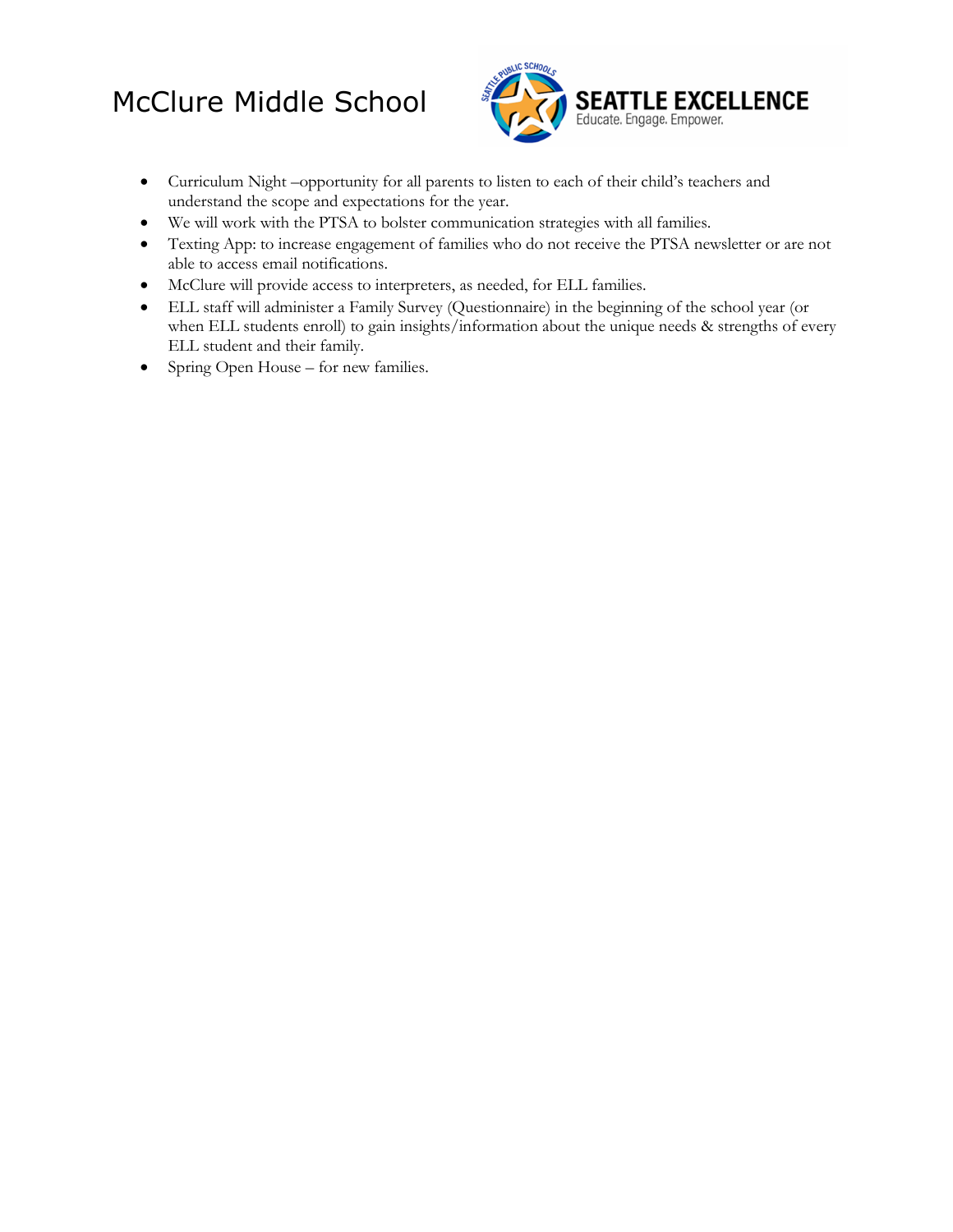

# 2020 – 2021 COVID-19 CSIP Addendum

# McClure Middle School

The global pandemic of Covid-19 has disrupted many aspects of teaching and learning in the 2019-20 and 20- 21 school years across Seattle Public Schools, Washington State and the nation. In response to the global pandemic and to meet the specific needs of students and families, staff and school leaders will be implementing and monitoring the following practices for remote and distance learning which are aligned to our strategic plan, Seattle Excellence, and notes in the Seattle Public Schools Remote Learning Playbook and Seattle Education Association-Seattle Public Schools MOU around distance learning for the 2020-21 school year.

#### Engaging Families:

The District and Association agree that a rigorous and effective remote learning program requires additional supports for students and families to ensure their engagement and success. The supports will address the diverse needs and challenges families and students face in accessing remote instruction. As such, the District and the Association agree on the following:

#### **Required Practices:**

- 1. Buildings will create and implement a pick up and/or delivery system for the distribution of school supplies, curricular materials and the necessary technology, to include mailing if necessary, which will be coordinated by school buildings/programs, and the system communicated to all itinerant/building staff and students/families and will include volunteers willing to do deliveries. All extra time provisions outlined in the collective bargaining agreement will continued to be followed.
- 2. Student devices necessary to access remote instruction will be allocated by the district for each student K-12. Educators will confirm with each student on their ability to access district applications during the "strong start" in September.
- 3. Educators will work to create and implement a clear, consistent process for communication with families and staff.
- 4. The District will provide appropriate level of technology support to students and families. Interpretation support will be provided.
- 5. Each building will implement a clear, consistent process for communication, to include current school-based structures prioritizing communication working in conjunction with counselors, social workers, family support workers, and student family advocate workers, for students that need additional supports.
- 6. Empower families/caregivers to support their students' learning by sending comprehensive communication about the weekly learning plan for students in their grade level/classroom.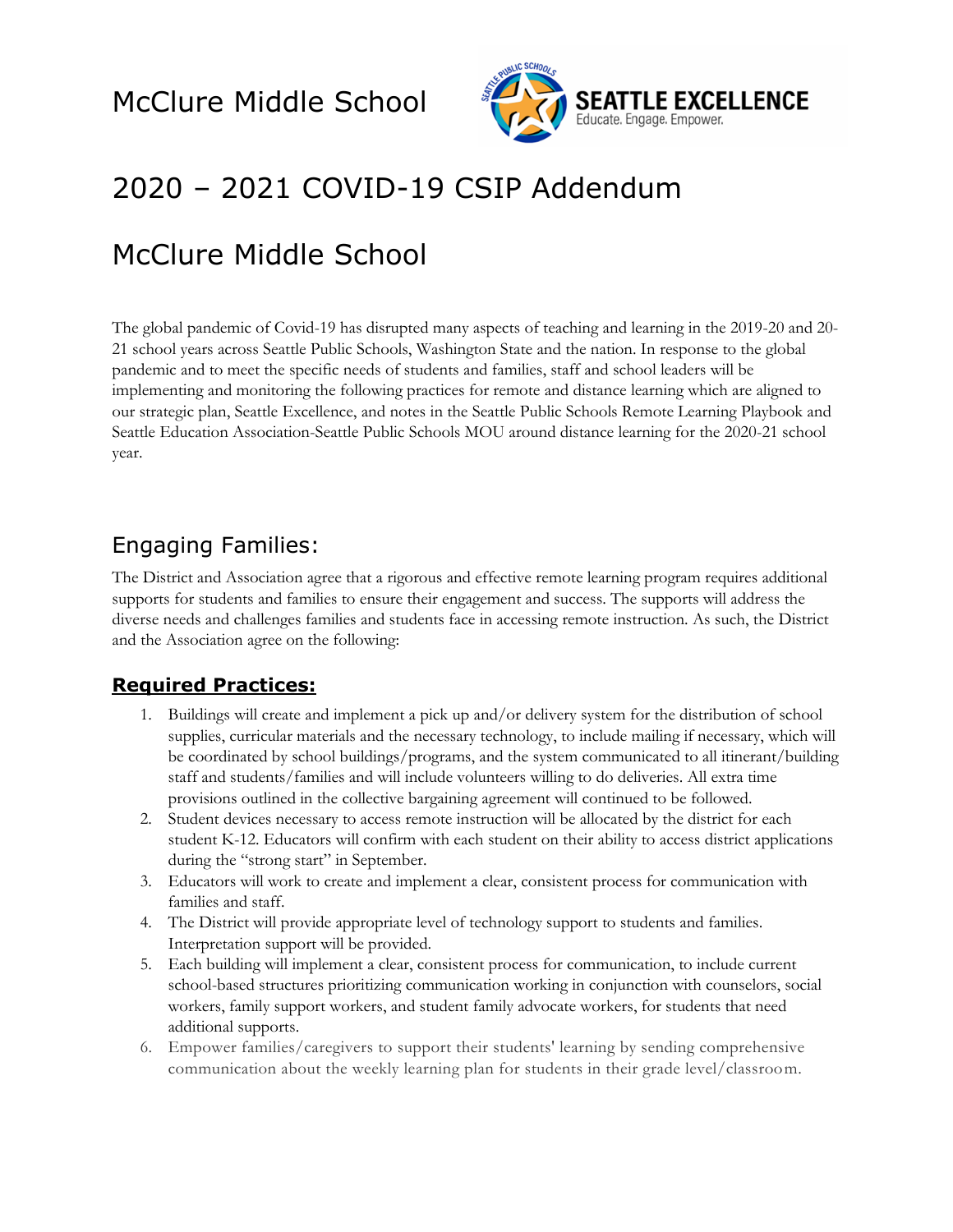

- 7. The District/School will take reasonable steps to provide parents/guardians who are speakers of diverse languages with translation/interpretation of information about general programs, services, and activities.
- **8. Recommended School Specific Strategy as outlined in the Playbook:**

Ongoing, intentional and scheduled Advisory teacher phone calls to families including two-way conversations, focus on building community, and providing support for academic social/emotional growth. Monthly PTSA events with families Family and student surveys (schoolinitiated beyond the Pulse Surveys) with a feedback loop to families/students and actionable items Clear communication plan: Schoology and Source are ongoing means of teacher communication with families re: academic achievement and attendance Aligned practices across the building make this more streamlined for family navigation. Weekly principal newsletter sent out via messenger, McClure's School Info App, PTSA newsletter, and Facebook. Advisory teacher ongoing and individualized check-ins across the school year Access to Tech leads for technical support. Use of translation services for communication and check ins. Streamlined process for deploying resources (laptops, other) to students, including brand new students to school**.**

#### Social Emotional Learning:

The District and Association recognize social emotional learning strategies are an urgent and central need for students, families and staff in response to the shared collective trauma of a dual pandemic, and the guidelines below are meant as a first step in integrating these strategies into the instructional and social fabric of school communities. Social Emotional Learning skills will be explicitly taught, integrated with academic instruction, practiced by staff and demonstrated organizationally so that everyone feels welcome, safe, and known as valued members of SPS communities.

#### **Required Practices:**

- 1. Have a plan for checking in with staff to foster relationships and support their well-being.
- 2. All SEL/Digital Citizenship PD and supports will be trauma-informed and include culturally responsive/antiracist SEL instruction and support with input from DREA and CRE.
- 3. All SEL/ Digital Citizenship PD will be differentiated by content, grade levels (PK-21), and needs.
- 4. **Recommended School Specific Strategy as outlined in the Playbook:** Safe and Welcoming Routines: Welcoming routines, including music for introduction to class, student-generated classroom norms, stretching/movement breaks embedded.

#### Curriculum, Instruction, and Assessment: